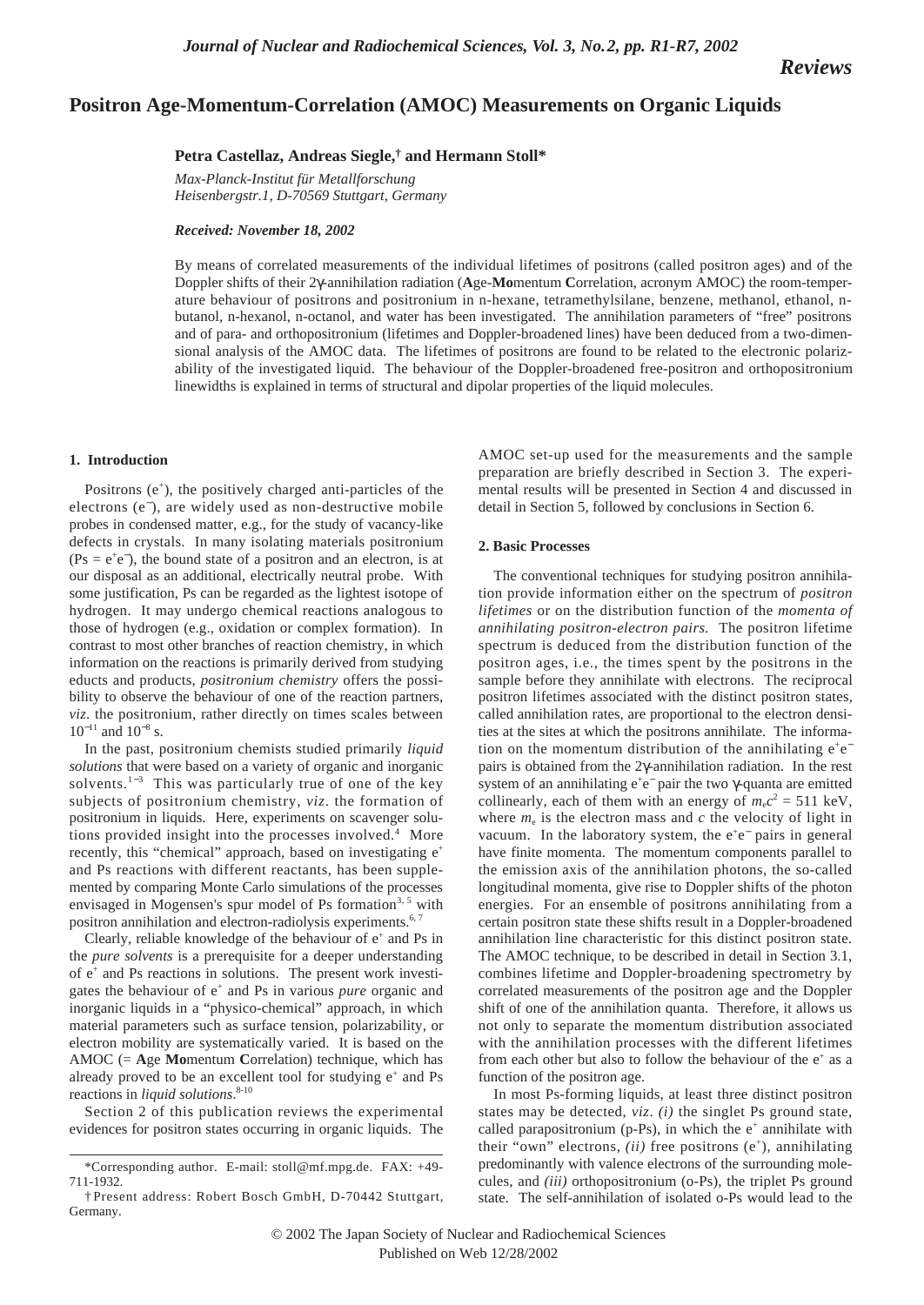emission of three  $\gamma$ -quanta with the total energy  $2m_ec^2$ . In condensed matter, however, it is much more probable that the  $e^+$  of o-Ps annihilates with an electron with opposite spin of one of the surrounding molecules. This so-called pick-off process results in the emission of two 511 keV photons.

In the case of "intrinsic" annihilation of  $p-Ps$  (= annihilation of the positrons with its "own" electrons) the Doppler broadening provides information on the residual kinetic energy of p-Ps. In the case of annihilation of "free positrons" or "pick-off" annihilation of the positrons of o-Ps with "foreign" electrons the Doppler broadening reflects the momentum distribution of the annihilating electrons since the momenta of the electrons involved are generally higher compared with those of the positrons.

The characteristic annihilation features of the three positron states described above are summarized in Table 1. The very weak Doppler broadening associated with the annihilation of thermalized p-Ps is due to the fact that here both annihilation partners have very low momenta. Non-thermalized p-Ps,

**TABLE 1: Annihilation Characteristics of the Positrons in Ps-Forming Materials**

| <b>State</b> | Annihilation mode           | Lifetime          | Doppler broadening   |
|--------------|-----------------------------|-------------------|----------------------|
| $p-Ps$       | self-annihilation           | $\approx 0.12$ ns | very weak            |
| free $e^+$   | with valence e <sup>-</sup> | $0.4 - 0.5$ ns    | strong               |
| $o-Ps$       | pick-off                    | $0.5 - 5$ ns      | strong               |
| $o-Ps$       | $3\gamma$ -annihilation     | $140$ ns          | strong, asymmetrical |

however, may give rise to appreciable Doppler broadening of the 2γ-annihilation line.<sup>11, 12</sup>

However, Doppler-broadening measurements do not show p-Ps annihilation lines as narrow as they ought to be. This is due to the limited resolution of the energy detectors used in the experiment. It leads to a convolution of the annihilation lineshape with the energy resolution function of the detector. In order to achieve the "true" annihilation linewidths it is necessary to deconvolute the measured annihilation lines after the measurement.

Lifetime measurements are very suitable for determining the lifetime of o-Ps and the intensity of the o-Ps state, which is the relative number of positrons annihilating from this state, since in time regions above 1 ns, o-Ps is the only surviving species, due to its long lifetime. Therefore, a "pure" o-Ps lifetime spectrum is observed in this time region. However, the limited resolution of the lifetime spectrometers often makes the separation of the p-Ps and free  $e^+$  states difficult, since they annihi-



**Figure 1.** Schematic of the AMOC set-up installed at the Stuttgart MeV positron beam. The start signal for the positron-age measurement is generated by the passage of a positron through a plastic scintillator, the stop signal by the detection of an annihilation photon in a  $BaF<sub>2</sub>$  scintillator. The second annihilation photon is used for the measurement of the Doppler shift by means of a liquid-nitrogen cooled high-purity-germanium detector.

late predominantly in the same time region (0 to 0.6 ns). The AMOC method overcomes this difficulty by allowing us to determine the Doppler-broadened lineshapes and the annihilation rates of the various positron states rather accurately.<sup>14, 15</sup> In contrast to age-integrated Doppler-broadening measurements, AMOC measures the Doppler-broadening associated with the various positron states in their characteristic lifetime ranges. For positron-chemistry studies of positronium-forming materials such as organic liquids AMOC is the ideal tool since it combines the o-Ps-sensitive lifetime measurement with the Doppler measurement, which permits easy identification of p-Ps with its characteristic narrow momentum distribution.

#### **3. Experimental**

**3.1. AMOC Spectrometer and Visualization.** Figure 1 is a schematic of the AMOC set-up installed at the Stuttgart MeV positron beam.16-18 Positrons from a 4 MeV beam passing through a plastic scintillator with a high detection efficiency generate the start signal for the age measurement with a timeto-amplitude converter (TAC) before being implanted into the sample. The stop signal is derived from the detection of one of the annihilation quanta by a  $BaF<sub>2</sub>$  scintillator. The second annihilation quantum is used for the correlated measurement of the Doppler shift by means of a high-purity Germanium detector installed opposite to the stop detector. The signals from the age and the energy measurement are correlated by a two-parameter multi-channel analyser (MCA). For the data presented here the time resolution was about 250 ps (FWHM), the energy resolution (monitored by a simultaneous measurement of the 103Ru γ-photo line) about 1.4 keV (FWHM), and the count rate typically about 500 triple coincidences per second.

By means of a two-parameter multichannel analyser the annihilation events are arranged in a two-dimensional histogram. This histogram may be visualized by an AMOC relief (Figure 2) where the number of counts is plotted logarithmically versus the positron age and the energy of the annihilation radiation. Summing all counts along the age axis results in the time-integrated Doppler-broadened lineshape of the photon energy, summing along the energy axis in the usual lifetime spectrum.

For the visualization of the correlation between Doppler broadening and positron age it is instructive to compute the



**Figure 2.** Room temperature AMOC relief of benzene. The counts are plotted vs. the individual positron lifetime (= positron age) and the energy of the annihilation quanta.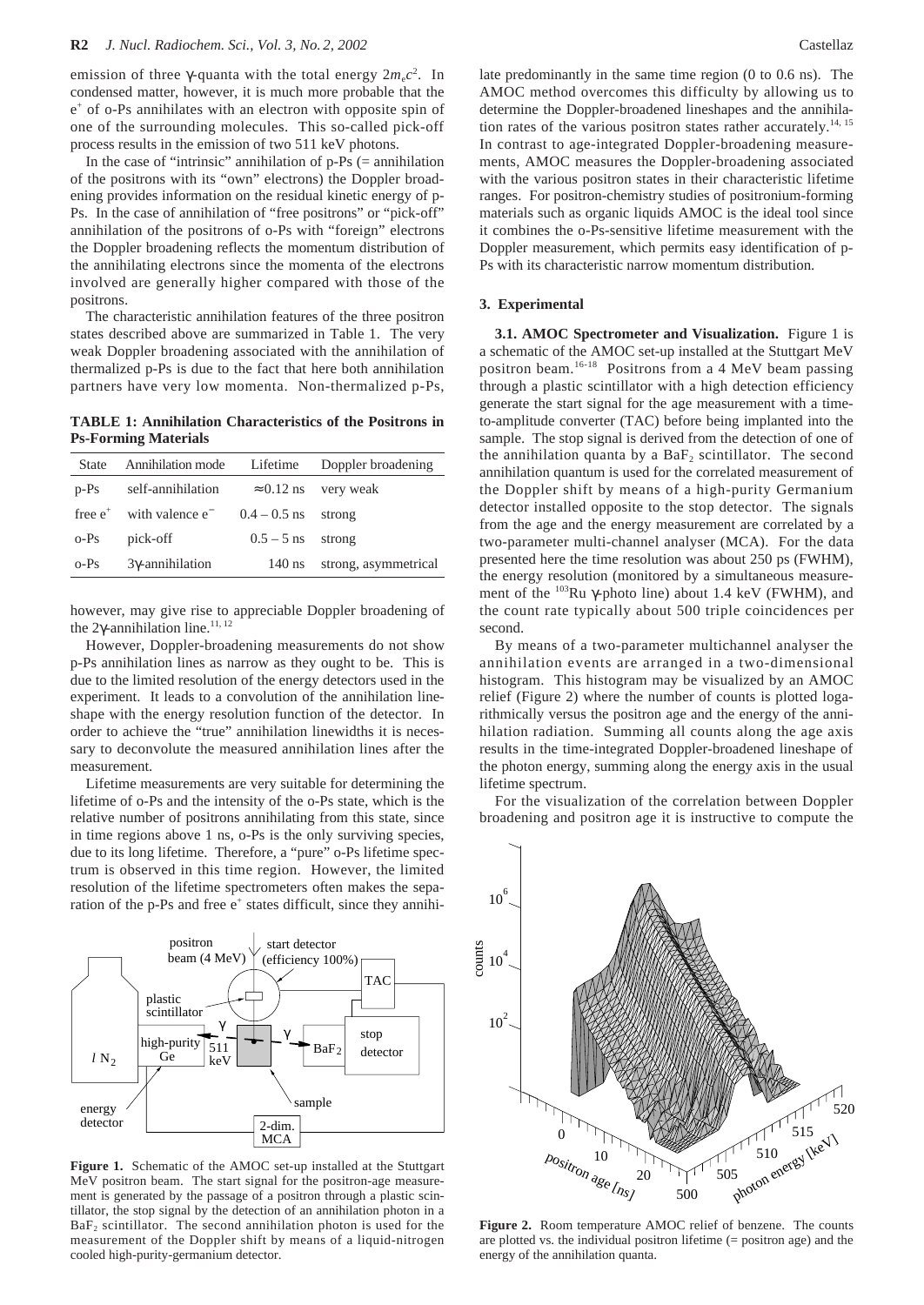

**Figure 3.** Lineshape function  $S^t(t)$  of benzene at room temperature, calculated from the AMOC relief shown in Figure 2.

age-dependent lineshape function  $S^{\dagger}(t)$  (Figure 3) by determining separately for each time channel of the AMOC relief (see Figure 2) the lineshape parameter *S* (defined as the ratio of the number of counts in the centre of the annihilation line to the number of counts in the entire line<sup>19</sup>) and plotting it versus the positron age. A large *S* parameter corresponds to a narrow Doppler-broadening of the annihilation line, a small one to a broad line.\*

The characteristic lineshape function  $S^{\text{t}}(t)$  of a material forming positronium (see Figure 3) shows large  $S<sup>t</sup>(t)$  values at short positron ages, resulting from the self-annihilation of thermalized or nearly thermalized p-Ps. This is followed by a steep decrease of  $S<sup>t</sup>(t)$ . At larger *t* the level corresponding to the rather broad momentum distribution of the electrons which annihilate with the positrons of o-Ps via the pick-off process is reached (see also Table 1). In cases where the momentum distribution of the electrons annihilating with free positrons is different from the momentum distribution of the electrons annihilating with the positrons of o-Ps via a pick-off process, the annihilation of the free positrons shows up as a change in  $S<sup>t</sup>(t)$  in a time range around 1 ns (see, e.g., Figure 7). Clearly, this is not the case with benzene (cf. Figure 3).

**3.2. Sample Preparation.** AMOC measurements were performed at room temperature on benzene  $(C_6H_6)$ , n-hexane  $(C_6H_{14})$ , tetramethylsilane  $((CH_3)_4Si,$  abbreviated TMS), methanol (CH<sub>3</sub>OH), ethanol (C<sub>2</sub>H<sub>5</sub>OH), n-butanol (C<sub>4</sub>H<sub>9</sub>OH),

n-hexanol ( $C_6H_{13}OH$ ), n-octanol ( $C_8H_{17}OH$ ), and water ( $H_2O$ ). All samples were degassed by the freeze-pump-thaw method<sup>20</sup> and filled into special glass vessels with thin windows that allowed implantation of the MeV positrons into the samples.

### **4. Results**

The AMOC reliefs were analysed using a two-dimensional fitting procedure.<sup>21</sup> In order to make full use of the measured AMOC data a two-dimensional model function representing the number of counts as a function of positron age and energy of the annihilation quanta is fitted to the AMOC relief without prior data reduction. On the age axis, each positron state, i.e. free positrons, p-Ps and o-Ps, is represented by an exponential decay function convoluted with the time resolution function of the spectrometer. On the energy axis, one Doppler-broadened Gaussian lineshape corresponds to each positron state. The annihilation with core electrons is taken into account by a broad Gaussian line of low amplitude.

For all liquids investigated, three positron states (p-Ps, e<sup>+</sup>, and o-Ps) sufficed for describing the data adequately. There was no need to take reactions among these positron states into consideration. In particular, no evidence of a fourth positron state in n-hexane was found as proposed earlier in the literature.<sup>3, 22</sup> Moreover, in contrast to Reference 23, no significant deviation from the statistical ratio 1:3 of the formation probabilities of p-Ps and o-Ps was observed; hence, it suffices to report the fraction  $I_{Ps}$  of positrons annihilating from positronium states, the so-called positronium yield. The fraction of positrons not forming Ps is thus given by  $1-I_{\text{Ps}}$ .

In all Ps-forming materials examined so far by the AMOC technique, juvenile broadening arising from the delayed slowing-down of positronium<sup>11, 12, 18</sup> was observed: in contrast to the charged positrons, the electrically neutral positronium which is formed at an early stage of the slowing-down process cannot loose its kinetic energy via ionization of molecules or creation of excitons but only in a less effective way via phonon excitation. Therefore, a considerable amount of positronium is not thermalized when it undergoes annihilation. Its kinetic energy results in a large Doppler broadening visible at young positron ages. This juvenile broadening was taken into account by a two-state rate-equation model.<sup>12</sup> This model approximates the Ps energy loss by allowing for transitions between epithermal and slowed-down Ps. An improved analysis of AMOC data on Ps slowing-down is suggested by  $Seeger<sup>1</sup>$ 

The annihilation parameters of the three positron states obtained by the two-dimensional analysis program for the liquids examined in the present work are listed in Table 2 together with the typical statistical errors.

**TABLE 2: Annihilation Parameters as Obtained from the Two-Dimensional Data Analysis. The last line of the table gives the typical statistical errors for the various quantities. Since all data analyses were based on similar statistics, the statistical errors are about the same for all samples. The Gaussian linewidths (standard deviations)**  $\sigma_i$  **of the annihilation lines are given after deconvolution with the energy resolution function**

| Sample     | $\tau_{\text{p-Ps}}$ [ps] | $\tau_{e+}$ [ps] | $\tau_{o\text{-Ps}}$ [ps] | $I_{\rm Ps}$ | $\sigma_{\text{p-Ps}}$ [keV] | $\sigma_{e+}$ [keV] | $\sigma_{o\text{-}Ps}$ [keV] |
|------------|---------------------------|------------------|---------------------------|--------------|------------------------------|---------------------|------------------------------|
| benzene    | 118                       | 414              | 3059                      | 0.563        | 0.33                         | 0.89                | 0.89                         |
| n-hexane   | 127                       | 452              | 3724                      | 0.466        | 0.27                         | 0.92                | 0.89                         |
| <b>TMS</b> | 134                       | 506              | 4619                      | 0.698        | 0.22                         | 0.87                | 0.84                         |
| methanol   | 139                       | 442              | 2997                      | 0.293        | 0.26                         | 1.05                | 0.96                         |
| ethanol    | 132                       | 435              | 3584                      | 0.294        | 0.27                         | 1.03                | 0.92                         |
| n-butanol  | 126                       | 420              | 3323                      | 0.311        | 0.27                         | 1.04                | 0.93                         |
| n-hexanol  | 123                       | 417              | 3166                      | 0.318        | 0.27                         | 1.03                | 0.93                         |
| n-octanol  | 122                       | 412              | 3087                      | 0.330        | 0.28                         | 1.03                | 0.93                         |
| water      | 131                       | 400              | 1848                      | 0.365        | 0.43                         | 1.09                | 1.07                         |
| stat.error | $\pm 2$                   | $\pm$ 1          | ± 3                       | ± 0.005      | $\pm 0.02$                   | $\pm 0.01$          | $\pm 0.01$                   |

\*The absolute value of *S* has no immediate physical significance since the width of the centre region of the annihilation lines is deliberately chosen to give *S* parameters near 0.5 in order to achieve maximum sensitivity against small variations of the linewidth.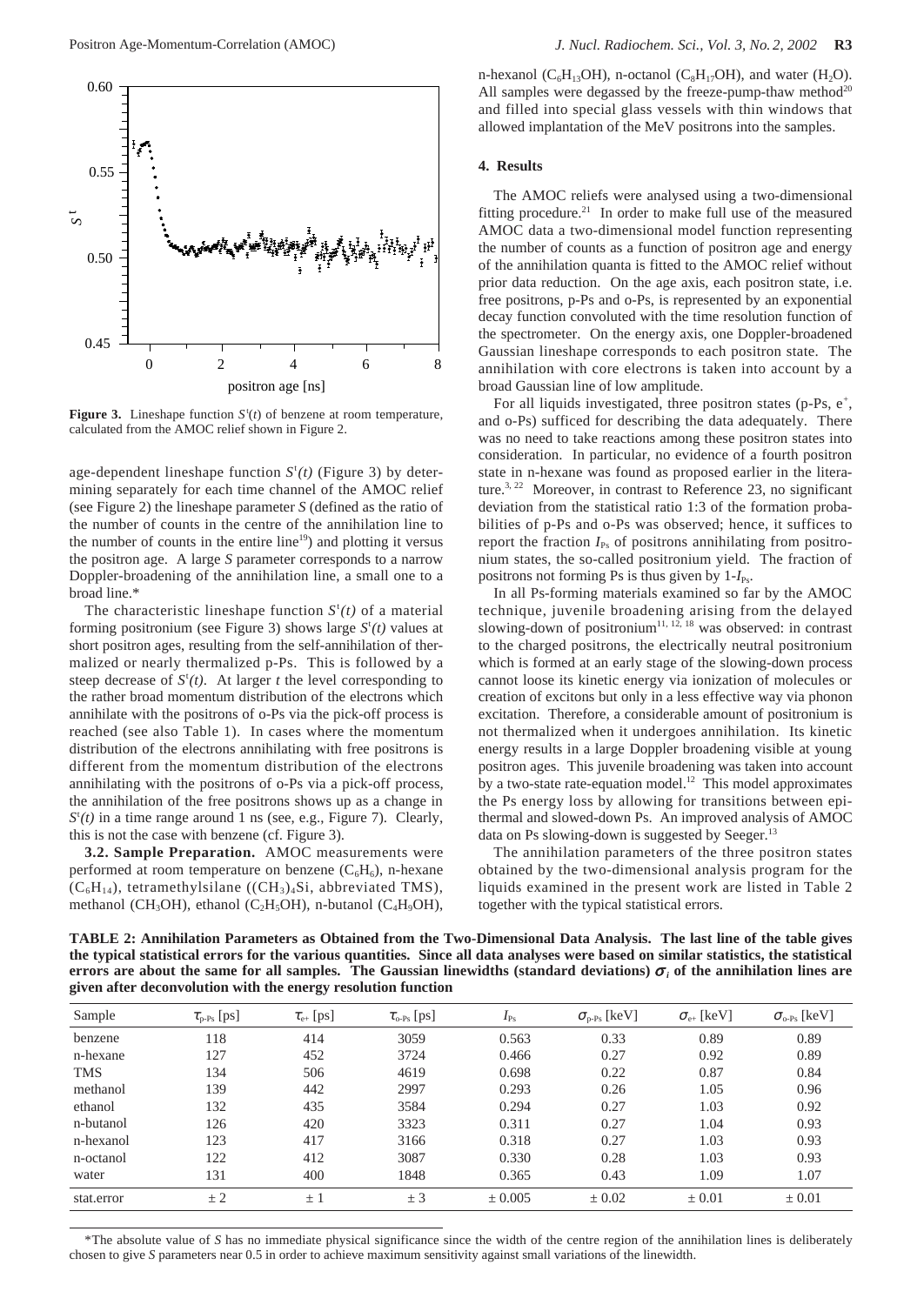#### **5. Discussion**

**5.1. Orthopositronium Lifetime.** It is generally accepted that the pick-off lifetime of the o-Ps state in liquids can be described by the bubble model proposed by Ferrell.<sup>24</sup> The Ps bubble arises from the "quantum" pressure of the Ps motion which is in equilibrium with the surface tension of the surrounding liquid.  $Tao^{25}$  showed that the bubble model yields the following semi-empirical relation between the pick-off annihilation rate  $\lambda_{o-Ps}$  and the macroscopic surface tension  $\gamma$ :

$$
\lambda_{o\text{-Ps}} = 1.9 \times 10^{-9} \left( s^{-1} \text{m}^{1/2} \text{N}^{-1/2} \right) \times \gamma^{1/2}.
$$
 (1)

This relation was shown to be valid for a large variety of organic and inorganic liquids.

Figure 4 shows the o-Ps annihilation rate as a function of the surface tension for various liquids. The good agreement of the results from the present AMOC measurements with eq 1 (solid line in Figure 4), which was derived earlier,  $20, 25$  is obvious. More recent publications discuss modifications of the bubble model concerning a modified surface tension of the Ps bubble<sup>26</sup> (cf. Section 5.3) and a more elegant calculation of the bubble energy.<sup>27</sup>

**5.2. Free-Positron Lifetime.** In 1968, Gray et al.<sup>20</sup> showed that "partial" annihilation rates  $\lambda^*_{\text{partial}}$  may be derived for different organic functional molecular groups and that the specific pick-off annihilation rate  $\lambda_{\text{po}}^* = \lambda_{\text{po}} / V_M$  ( $\lambda_{\text{po}}$  denotes the pick-off annihilation rate and  $V_M$  the molar volume) of an organic liquid may be determined by summing up these partial rates according to the given molecular structure:

$$
\lambda^*_{\text{po}} = \sum \lambda^*_{\text{partial}}.
$$
 (2)

It was known that the electronic polarizability does also have this property. From this coincidence, Gray et al. derived a correlation between electronic polarizability and pick-off annihilation rate. It was  $Tao^{25}$  who pointed out that the pickoff annihilation rate may be related to any quantity which represents the electronic interactions between the molecules. Both surface tension  $\gamma$  and polarizability are, in fact, such quantities; since it is not to be expected that the behaviour of electrically neutral positronium is influenced by the polarizability of the surrounding molecules the surface tension is surely better suited as a parameter of the bubble model.

However, a correlation between the polarizability of the medium and the annihilation rate would be more straightforward for the free positron since it is a charged particle. To our knowledge, this correlation has not been discussed in the literature yet. This may be due to the limited time resolution of the



lifetime spectrometers which prevented an accurate determination of the free-positron lifetime in the presence of another short-lived component such as p-Ps.

A positron implanted into matter polarizes its surroundings due to its electric charge, attracting the electrons of the molecules. The larger the polarizability, the more the electron density increases at the positron site and the faster the positron annihilates. Figure 5 shows the specific annihilation rate of the free positrons  $\lambda_{e^+}$ <sup>\*</sup> determined from AMOC measurements as a function of the polarizability  $\alpha$  of the liquids determined from refraction measurements.<sup>28</sup> As expected, the annihilation rate increases with increasing polarizability of the surrounding molecules. A fit of a straight line

$$
\lambda_{e^+}^*(\alpha) - \lambda_{e^+}^*(0) = b \times \alpha \tag{3}
$$

to the data points in Figure 5 leads to a proportionality factor  $b = 0.555 \times 10^{-3} \text{J} \text{m} \text{C}^{-2} \text{s}^{-1}$  and a constant  $\lambda_{e^{+}}(0) = 2.4 \times 10^{-20}$  $m^3s^{-1}$ .

**5.3. Doppler Broadening of the Annihilation Lines.** As already mentioned in Section 4, the linewidths of the Dopplerbroadened lines of the different positron states may be determined rather accurately by the AMOC method. The two-dimensional analysis uses Gaussian lines with standard deviations  $\sigma_i$  for the modelling of the Doppler-broadened lineshapes for all occurring positron states *i*. If we assume that the true velocity distribution for the motion of positronium in the bubble is not far away from a Maxwell velocity distribution, this will lead to a Gaussian Doppler broadening of the annihilation line.17 From this assumption, the mean kinetic energy of p-Ps can be derived as

$$
E^{\rm kin}_{\rm p\text{-}Ps} = 3 \frac{\sigma_{\rm p\text{-}Ps}^2}{m_e c^2} \tag{4}
$$

where  $m_e$  is the electron mass and  $c$  the velocity of light. If we generalize this relation for the annihilation of free positrons and o-Ps, we have to consider that in both cases the momentum of the annihilating e<sup>+</sup>e<sup>−</sup> pair is mainly determined by the momentum of the electron (which generally is bound to a molecule) whereas the positron can be regarded as completely thermalized. As only one particle, the electron, contributes to the momentum distribution, we have to calculate its mean kinetic energy according to Reference 17

$$
E^{\text{kin}}_{e-}(e^+) = 6 \frac{\sigma_{e^+}^2}{m_e c^2}
$$
 and  $E^{\text{kin}}_{e-}(o-Ps) = 6 \frac{\sigma_{o-Ps}^2}{m_e c^2}$  (5)

from the deconvoluted Gaussian linewidths <sup>σ</sup>*<sup>i</sup>* obtained from the two-dimensional data analysis.



**Figure 5.** Specific free-positron annihilation rate  $\lambda^*_{e^+} = \lambda_{e^+}/V_M$  vs. polarizability  $\alpha$  (Ref. 28) for benzene, n-hexane, tetramethylsilane (TMS), water, and various normal alcohols.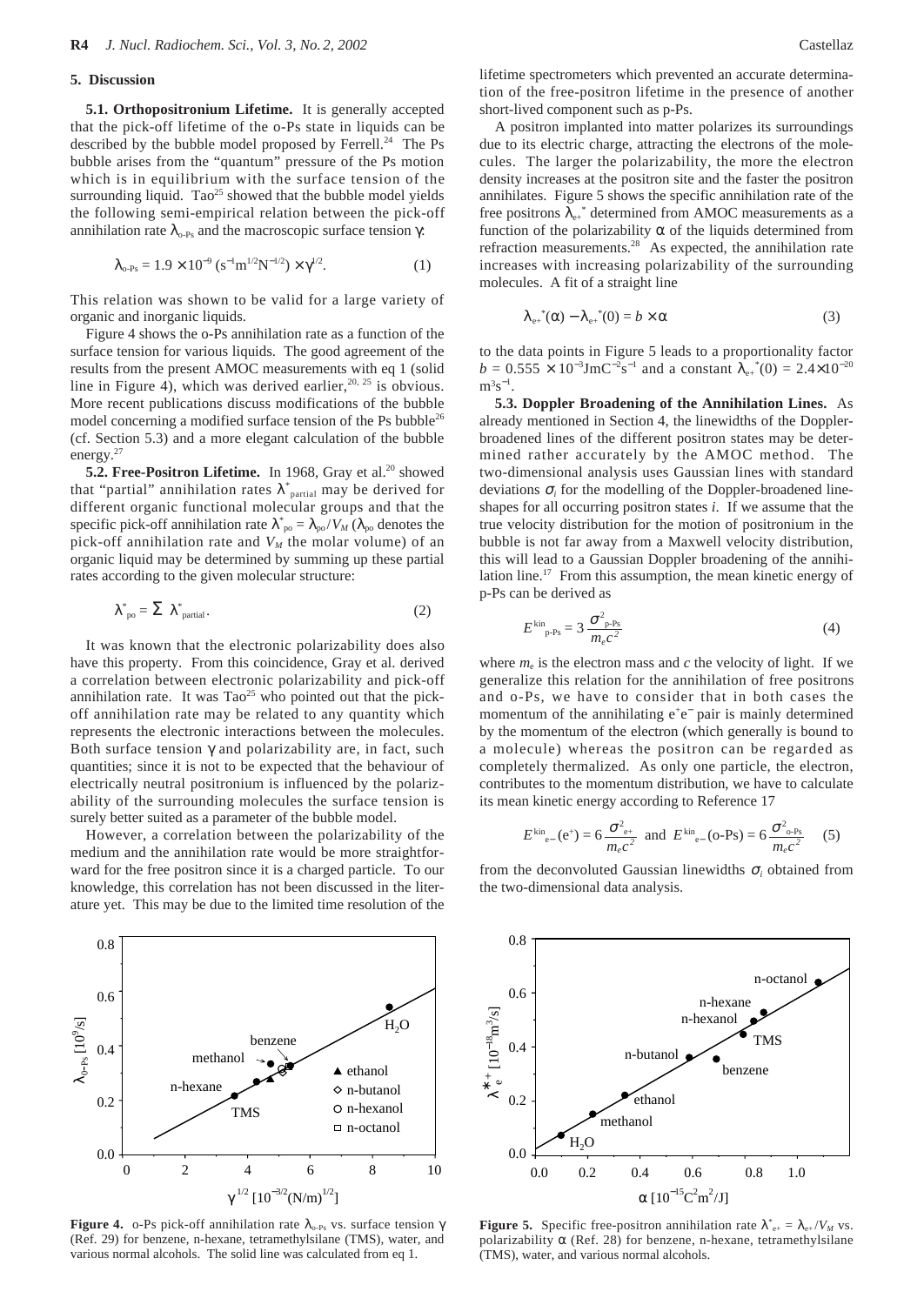$E^{kin}$ <sub>p-Ps</sub> was calculated from the Doppler-broadened linewidths of p-Ps given in Table 2, and the results were plotted versus the surface tension  $\gamma$  of the measured liquids in Figure 6. The mean kinetic energy of p-Ps is well above the thermal energy of  $k_B T = 0.025$  eV at room temperature. It increases with increasing surface tension, i.e., with decreasing bubble radius, as predicted from the bubble model.<sup>25</sup> This model can be used for a calculation of the Ps kinetic energy in the bubble using a simple square potential in which the Ps is caged.<sup>24</sup> Under the assumption of infinitely high potential walls Mogensen<sup>3</sup> gives

$$
E_{\rm p_s}^{\rm kin} = d \times \gamma^{1/2}, \text{ with } d = 7.68 \text{ eVN}^{-1/2} \text{m}^{1/2}. \tag{6}
$$

Equation 6 gives a qualitative description of our experimental results (cf. full lines in Figure 6) but the calculated energies are overestimated by about a factor of two. This is thought to be expected when a model with infinitely high potential walls is used. A comparison of our results with those from the refined bubble model of Byakov et al.<sup>26</sup> shows a rather good agreement for the Ps kinetic energies in n-hexane, benzene, TMS, ethanol, octanol, and water.

In Figure 7 the lineshape functions  $S^{\dagger}(t)$  obtained for nhexane and n-hexanol are compared. Both curves show the characteristic features of positronium formation. The lineshape functions at old positron ages, which can be attributed to the pick-off annihilation of o-Ps, are nearly the same. In contrast to the lineshape function of n-hexanol showing a pronounced minimum in the region of 0.5 to 2 ns,  $S^t(t)$  of n-



**Figure 6.** p-Ps mean kinetic energy  $E^{\text{kin}}_{\text{p-Ps}}$  vs. surface tension γ (Ref. 29) for various liquids. The solid line was calculated from eq 6.  $\bullet$ 



**Figure 7.** Lineshape functions  $S^t(t)$  obtained for n-hexane and nhexanol calculated from the AMOC reliefs.

hexane passes through a quite shallow minimum. Since the minima occur in the time range where the annihilation of the free positrons takes place, it is straightforward to suppose that the electrons which annihilate with the free positrons in nhexanol have a broader momentum distribution than those in n-hexane. The fact that the lineshape function in n-hexane shows only a shallow minimum seems to indicate that the free positrons and the positrons of o-Ps in n-hexane annihilate with electrons of essentially the same momentum distribution.

In order to test whether this finding may be generalized, the mean kinetic energies of the electrons annihilating with free positrons  $E^{\text{kin}}_{e-}(e^+)$  and those annihilating with the positrons of o-Ps  $E^{\text{kin}}$ <sub>e−</sub>(o-Ps) were calculated from eq 5 and are shown in Figure 8 for all liquids measured. The two energies are almost equal for the nonpolar liquids benzene, n-hexane, and TMS, but different by more than 3 eV for the alcohols which are polar molecules owing to the large electronegativity of the oxygen of the hydroxyl group. In polar liquids, free positrons are expected to be solvated by the molecular dipoles. Only the water molecule, which has the largest dipole moment of all liquids examined, does not fit into this pattern. This exception will be discussed in Section 5.5. Figure 9 shows the schematic molecular structure of methanol with the permanent partial charges  $\delta^+$  and  $\delta^-$ .

Free positrons are attracted by the negative partial charge on the hydroxyl group resulting in a solvation sphere of solvent molecules around the positrons. They can, therefore, annihilate mainly with the p-electrons of the oxygen since these electrons are nearest. As shown schematically by the example of OH<sup>−</sup> in Figure 10, the non-binding p-electrons have a larger energy than the other electrons of the molecules and hence cause a larger Doppler broadening on annihilation. Positronium as a neutral particle does, in contrast to the free positron, not interact with the dipole moment of the molecules.



**Figure 8.** Mean kinetic energies  $E^{\text{kin}}_{e−}$  of the electrons annihilating with free positrons (e<sup>+</sup>, full symbols) and with o-Ps (open symbols) for some polar and nonpolar liquids.



**Figure 9.** Molecular structure of methanol showing the partial charges  $\delta^+$  and  $\delta^-$  and the p-electrons (ellipses). The black triangle denotes the polarization of the binding electrons towards the electronegative oxygen atom.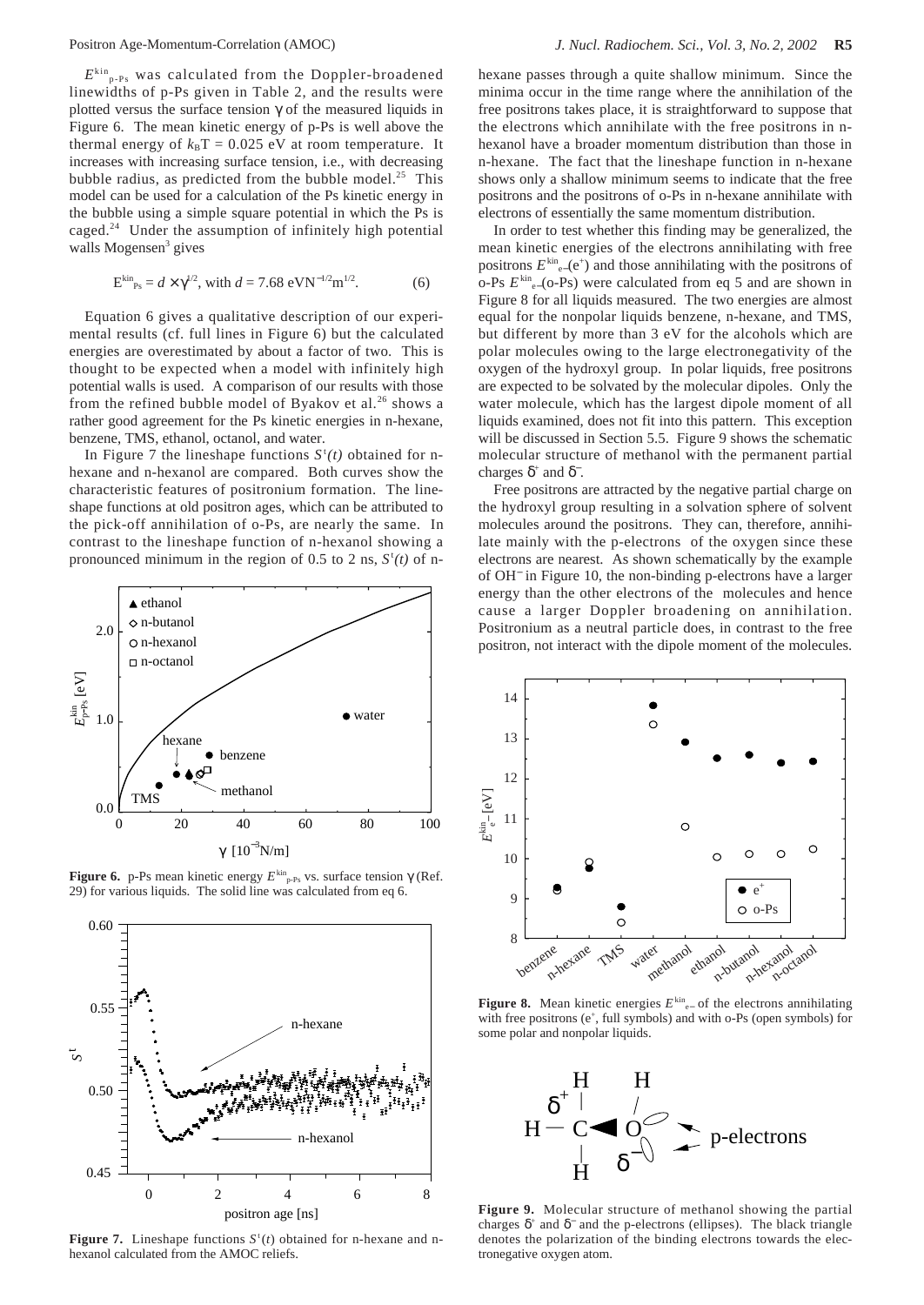

**Figure 10.** Schematic diagram for the energy levels of a heteropolar chemical bond on the example of OH  $\bar{C}$ .  $\sigma$  and  $\sigma^*$  denote the binding and non-binding molecular orbitals, respectively.



**Figure 11.** Mean kinetic energy  $E^{\text{kin}}_{e^-}$  of the e<sup>+</sup>e<sup>−</sup> pair for freepositron ( $e^+$ ) annihilation vs. static dielectric constant  $\varepsilon$  (Ref. 28) for  $C<sub>n</sub>H<sub>2n+1</sub>OH$  (*n* = 0, 1, 2, 4, 6, and 8).

The pick-off process is, therefore, not selective and its Doppler-broadening linewidth is a measure for the momentum distribution of all outer electrons of the molecules. In the case of non-polar molecules there is no dipole moment, free positrons are not solvated and, therefore, the free positrons and the o-Ps annihilate with the same type of electrons.

Our findings agree with the work of Byakov et al. $30$  who focus on the orientation of liquid molecules perpendicular to the Ps bubble surface: their experimental results suggest that the OH-group of methanol points away from the Ps bubble. The positron of o-Ps, therefore, annihilates predominantly with "low energy" electrons on the methyl group.

When mean kinetic energies are discussed we should not forget that o-Ps is also caged in the positronium bubble. This effect also contributes to the o-Ps linewidth. As shown above, the bubble model (eq 6) gives a rather good qualitative description for the kinetic energy of p-Ps in the bubble. The kinetic energy of o-Ps must be approximately the same. This cannot be tested by experiment, since o-Ps annihilates via pick-off process. As the momentum distribution of the bound electrons annihilating in the pick-off process is much broader than the momentum distribution due to the motion of the Ps in the bubble, it gives only a small contribution to the measured annihilation linewidth. It is, therefore, neglected in this discussion.

**5.4. Positron Annihilation in Polar Liquids: Normal Alcohols.** In order to test the influence of the strength of the molecular dipole, the results obtained on a series of normal alcohols with increasing carbon chain length, and, therefore, decreasing dipole moment can be compared. Figure 11 shows the mean kinetic energy of the electrons annihilating with free positrons plotted versus the static dielectric constant ε of the



**Figure 12.** Upper part: Mean kinetic energy \*\*E<sup>kin</sup><sub>p-Ps</sub> of the e<sup>+</sup>e<sup>−</sup> pairs for the annihilation of o-Ps vs. carbon chain length n for  $C_nH_{2n+1}OH$  (*n*  $= 0, 1, 2, 4, 6,$  and 8). Lower part: Fraction of valence electrons being p-electrons as a function of *n*.

liquid. The energy  $E^{\text{kin}}_{e-}(e^+)$  increases with increasing  $\varepsilon$  and is the highest in water which, from this point of view, may be regarded as an alcohol of chain length  $n = 0$ . It may be concluded from this result that with increasing dipole moment the probability for the free positron to annihilate with one of the p-electrons at the oxygen is also rising.

Finally the seemingly exceptional behaviour of water has to be discussed where the mean kinetic energies of the electrons annihilating with free positrons  $E^{\text{kin}}_{e^-}(e^+)$  *and* with o-Ps  $E^{\text{kin}}_{e^-}$ (o-Ps) are very high and almost equal as shown in Figure 8. In the previous section we gave an explanation why the energy of electrons annihilating with free positrons is high, but what is the cause for the high energy in the pick-off process (upper part of Figure 12)? The lower part of Figure 12 gives a possible explanation for this finding. Since positronium is an electrically neutral particle there should be no preferences of its position respective to the molecular structure and its positron can annihilate via pick-off with the same probability with any valence electron of the molecules. In water, fifty per cent of the valence electrons are p-electrons. This number decreases with increasing carbon chain length, as shown in Figure 12. The more valence electrons are p-electrons the larger the Doppler broadening in the pick-off process.

#### **6. Conclusions**

The present AMOC measurements performed on benzene, n-hexane, tetramethylsilane, water, methanol, ethanol, nbutanol, n-hexanol, and n-octanol have shown that the annihilation parameters of free positrons and of para- and orthopositronium such as positron annihilation rates and Doppler-broadened linewidths are correlated with macroscopic and structural features of the liquids. The pick-off annihilation rate of o-Ps can be well described by the bubble model where the intramolecular electrical forces are expressed in terms of the surface tension of the liquid. A clear correlation between the electronic polarizability of the molecules and the lifetime of the free positrons could be established for the first time. The detailed information on the Doppler-broadened linewidth of the distinct positron states obtained by AMOC allowed us to demonstrate that in polar liquids free positrons are solvated and, therefore, annihilate with electrons with a momentum distribution which is different to that of the electrons responsible for pick-off annihilation.

The experiments performed so far indicate that the fraction of free positrons annihilating from a solvated state increases with increasing dipole moment.